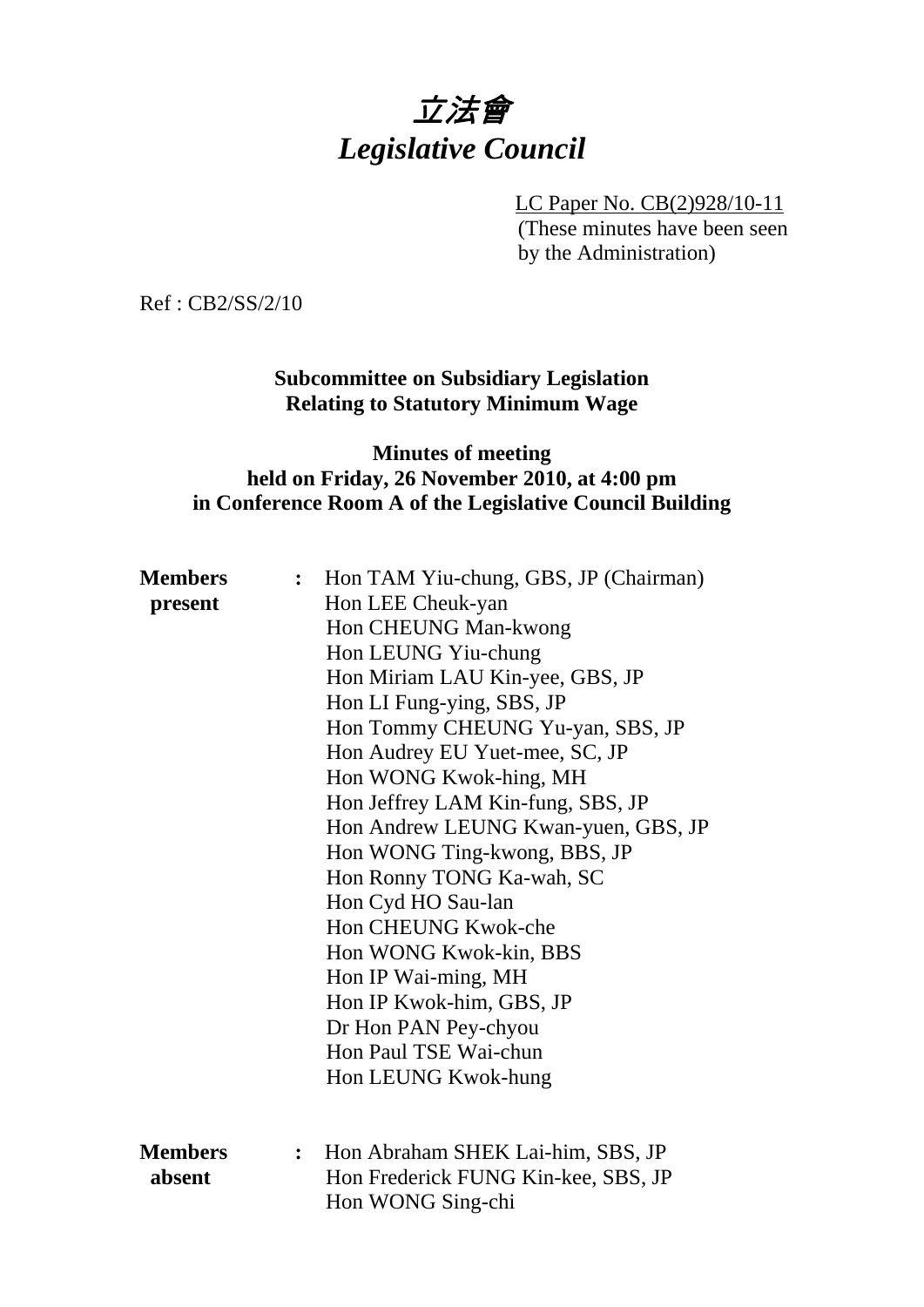| <b>Public Officers :</b> <u>Item II</u><br>attending |                |                                                                                          |
|------------------------------------------------------|----------------|------------------------------------------------------------------------------------------|
|                                                      |                | Mr Matthew CHEUNG Kin-chung, GBS, JP<br>Secretary for Labour & Welfare                   |
|                                                      |                | Mr Paul TANG Kwok-wai, JP<br>Permanent Secretary for Labour & Welfare                    |
|                                                      |                | Mrs Helen CHAN, JP<br><b>Government Economist</b><br><b>Financial Secretary's Office</b> |
|                                                      |                | Ms Reddy NG Wai-lan<br><b>Principal Economist</b><br><b>Financial Secretary's Office</b> |
|                                                      |                | Mr Alan WONG Kwok-lun, JP<br>Deputy Commissioner for Labour (Labour Administration)      |
|                                                      |                | Miss Mabel LI Po-yi<br>Assistant Commissioner for Labour (Special Duties) (Acting)       |
|                                                      |                | Miss Cindy YIM Lai-kwan<br>Secretary of Provisional Minimum Wage<br>Commission           |
|                                                      |                | Ms Amy CHAN Wing-yan<br><b>Senior Government Counsel</b><br>Department of Justice        |
|                                                      |                | Ms Grace LEUNG Pui-kay<br><b>Senior Government Counsel</b><br>Department of Justice      |
| <b>Clerk</b> in<br>attendance                        | $\ddot{\cdot}$ | Mr Raymond LAM<br>Chief Council Secretary (2) 1                                          |
| <b>Staff</b> in<br>attendance                        | $\ddot{\cdot}$ | Mr KAU Kin-wah<br>Assistant Legal Adviser 6                                              |
|                                                      |                | Miss Josephine SO<br>Senior Council Secretary (2) 1                                      |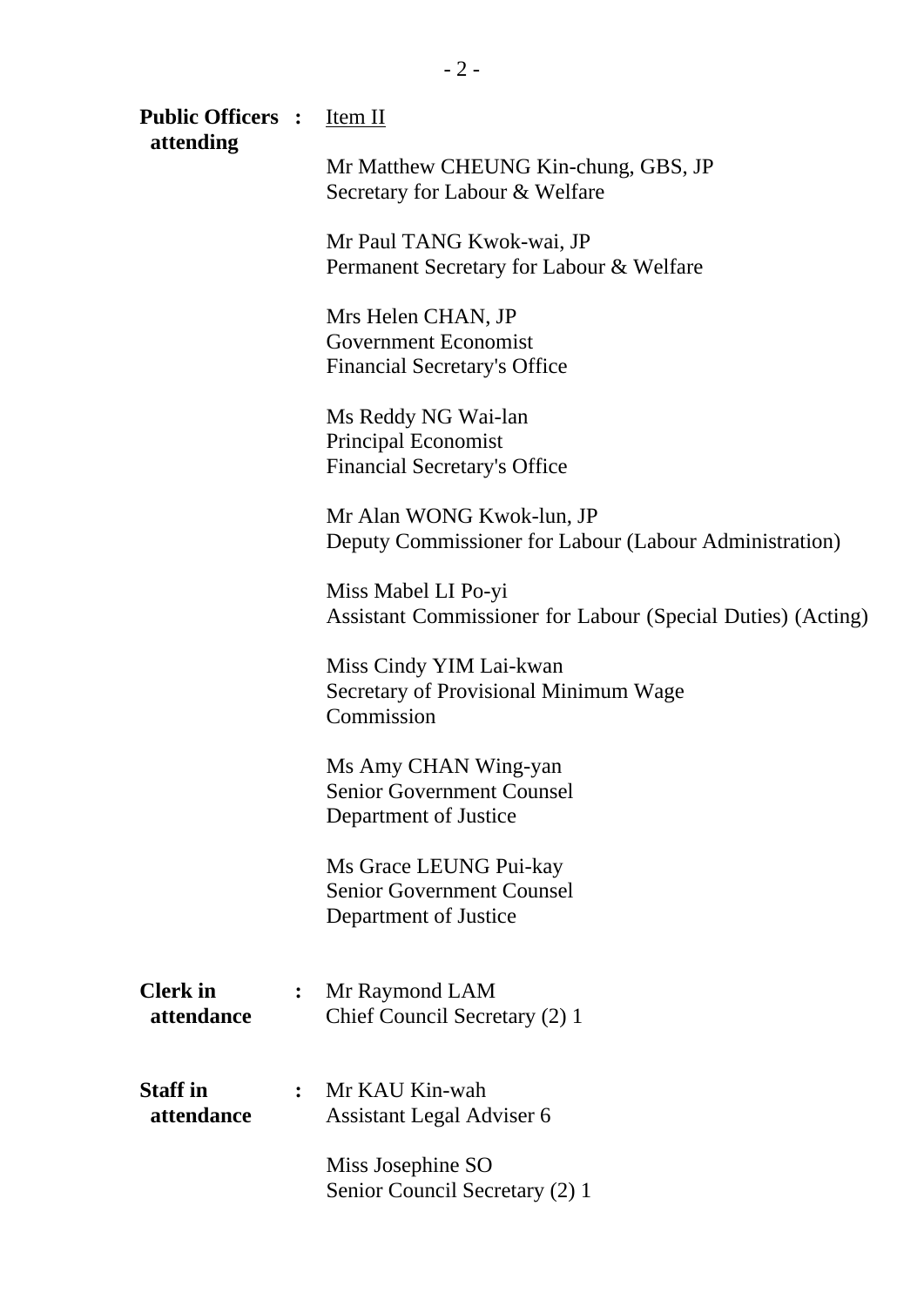Mr Ian CHOW Council Secretary (2) 1

Ms Kiwi NG Legislative Assistant (2) 1

#### **I. Election of Chairman and application for late membership**

Mr TAM Yiu-chung was elected Chairman of the Subcommittee.

2. Members accepted the applications for late membership by Mr WONG Ting-kwong, Ms Cyd HO and Mr CHEUNG Kwok-che.

#### **II. Meeting with the Administration**

(File Ref.: LD SMW 1-55/1/4(C), L.N. 145, L.N. 146, L.N. 147, L.N. 148, LC Paper Nos. LS8/10-11 and CB(2)387/10-11(02) &  $(03)$ 

3. The Subcommittee deliberated (index of proceedings attached at **Annex**).

4. The Subcommittee requested the Administration to provide information on the equivalent hourly wage rate in the second quarter of 2009 of the recommended initial statutory minimum wage ("SMW") rate of \$28 per hour in May 2011 and the number and proportion of employees involved at the time of implementation in 2011, if inflation recorded after the second quarter of 2009 was taken into account.

5. The Administration agreed to consider the suggestion that the review of the initial SMW rate be advanced for completion and release of the findings no later than May 2012.

#### **III. Any other business**

Extension of scrutiny period

6. Members agreed that to allow sufficient time for scrutiny of the Minimum Wage Ordinance (Amendment of Schedule 3) Notice 2010, the Minimum Wage Ordinance (Commencement) Notice 2010, the Minimum Wage Ordinance (Commencement) (No. 2) Notice 2010 and the Employment Ordinance (Amendment of Ninth Schedule) Notice 2010 ("the Notices"), the Chairman would move a motion at the Council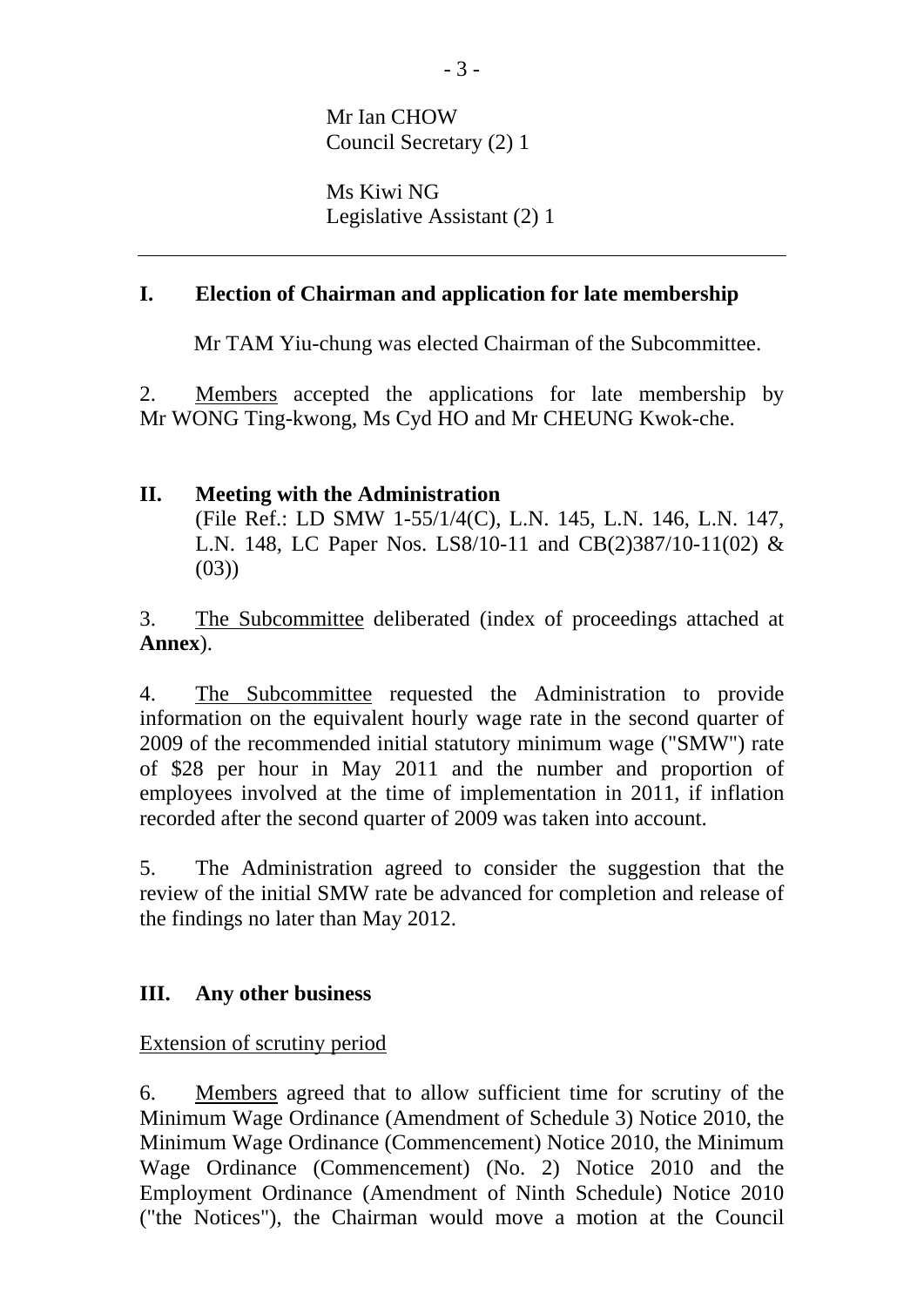meeting on 8 December 2010 to extend the scrutiny period of the Notices to the Council meeting on 5 January 2011.

#### Schedule of future meetings

7. Members agreed to hold a meeting on 6 December 2010 from 9:00 am to 12:30 pm to receive public views on the Notices by announcing an invitation on the website of the Legislative Council.

8. Members also agreed to schedule four other meetings for the following dates to continue discussion with the Administration -

- (a) 30 November 2010 from 2:30 pm to 4:30 pm;
- (b) 3 December 2010 from 8:30 am to 10:30 am;
- (c) 8 December 2010 from 8:30 am to 10:00 am; and
- (d) 13 December 2010 from 2:30 pm to 4:30 pm.
- 9. The being no other business, the meeting ended at 6:06 pm.

Council Business Division 2 Legislative Council Secretariat 31 January 2011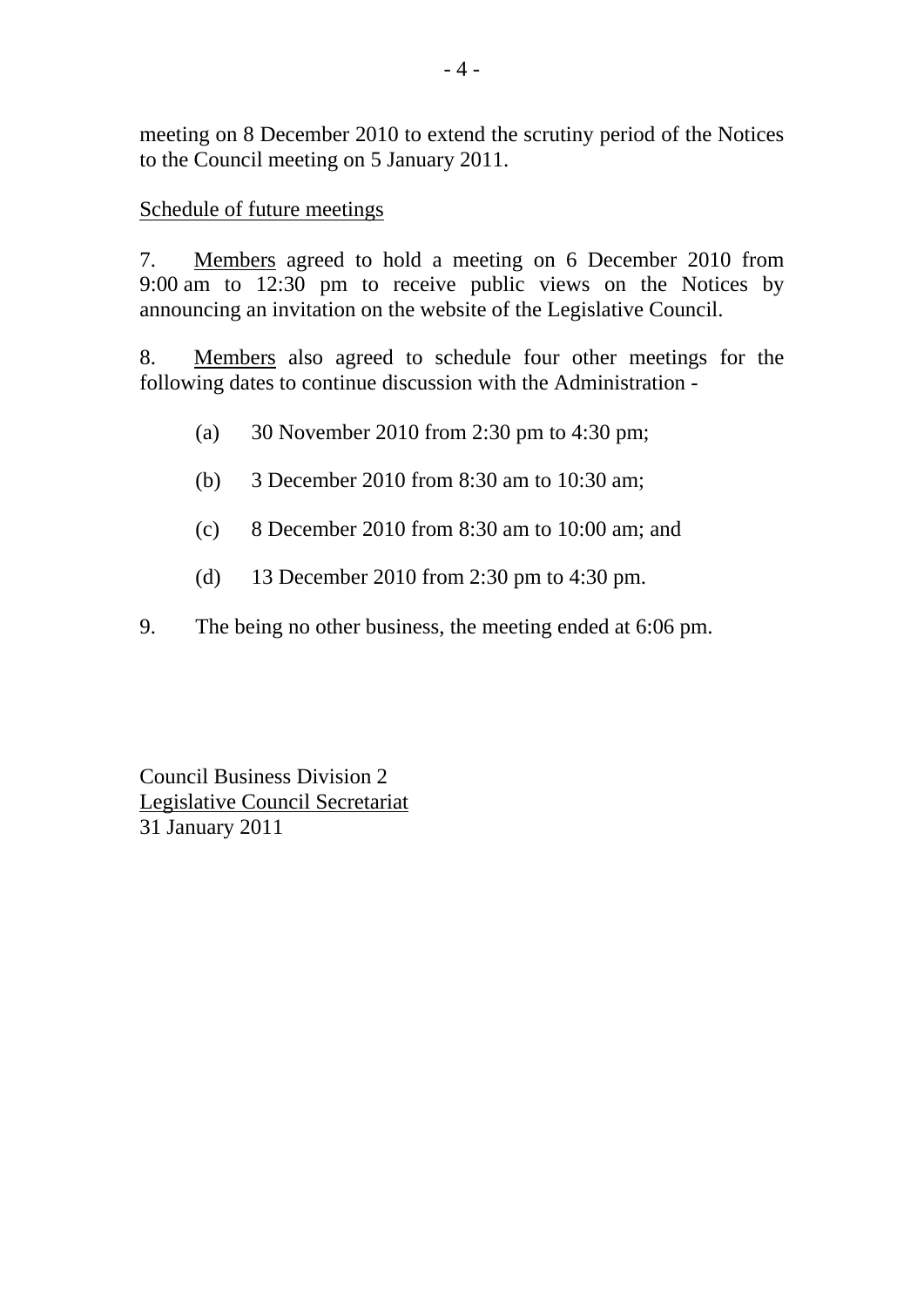## **Proceedings of meeting of the Subcommittee on Subsidiary Legislation Relating to Statutory Minimum Wage held on Friday, 26 November 2010, at 4:00 pm in Conference Room A of the Legislative Council Building**

| Time marker          | <b>Speaker</b>                                                                                    | Subject(s)                                                                                                                                                                                                                                                                                                                                                                                                                                                                                                             | <b>Action</b><br><b>Required</b> |
|----------------------|---------------------------------------------------------------------------------------------------|------------------------------------------------------------------------------------------------------------------------------------------------------------------------------------------------------------------------------------------------------------------------------------------------------------------------------------------------------------------------------------------------------------------------------------------------------------------------------------------------------------------------|----------------------------------|
| $000000 -$<br>000226 | Hon LEE Cheuk-yan<br>Hon WONG Kwok-kin<br>Hon IP Wai-ming<br>Hon IP Kwok-him<br>Hon TAM Yiu-chung | <b>Election of Chairman</b>                                                                                                                                                                                                                                                                                                                                                                                                                                                                                            |                                  |
| $000227 -$<br>000345 | Chairman                                                                                          | Application for late membership from<br>Hon WONG Ting-kwong, Hon Cyd HO and<br>Hon CHEUNG Kwok-che                                                                                                                                                                                                                                                                                                                                                                                                                     |                                  |
| $000346 -$<br>000850 | Chairman                                                                                          | Extension of scrutiny period and date to<br>report the Subcommittee's deliberations to<br>the House Committee if the scrutiny period<br>was extended                                                                                                                                                                                                                                                                                                                                                                   |                                  |
|                      |                                                                                                   | Dates for holding further meetings to<br>receive public views on and to continue the<br>scrutiny of the Minimum Wage Ordinance<br>(Amendment of Schedule 3) Notice 2010,<br>the Minimum Wage Ordinance<br>(Commencement) Notice 2010, the<br>Minimum Wage Ordinance<br>(Commencement) (No. 2) Notice 2010 and<br>the Employment Ordinance (Amendment of<br>Ninth Schedule) Notice 2010 ("the<br>Notices")                                                                                                              |                                  |
| $000851 -$<br>001320 | Admin                                                                                             | Briefing on the Notices (File Ref.: LD<br>SMW 1-55/1/4(C)) which sought to -<br>specify the initial statutory minimum<br>(a)<br>wage ("SMW") rate of \$28 per hour;<br>bring those provisions in relation to<br>(b)<br>the short title and commencement of<br>the Minimum Wage Ordinance<br>("MWO"), interpretation, amendment<br>of Schedule 3 and the statutory<br>Minimum Wage Commission<br>("MWC") into operation on<br>12 November 2010, and the other<br>provisions of MWO into operation on<br>1 May 2011; and |                                  |
|                      |                                                                                                   | specify \$11,500 as the monthly<br>(c)<br>monetary cap on keeping records of<br>hours worked                                                                                                                                                                                                                                                                                                                                                                                                                           |                                  |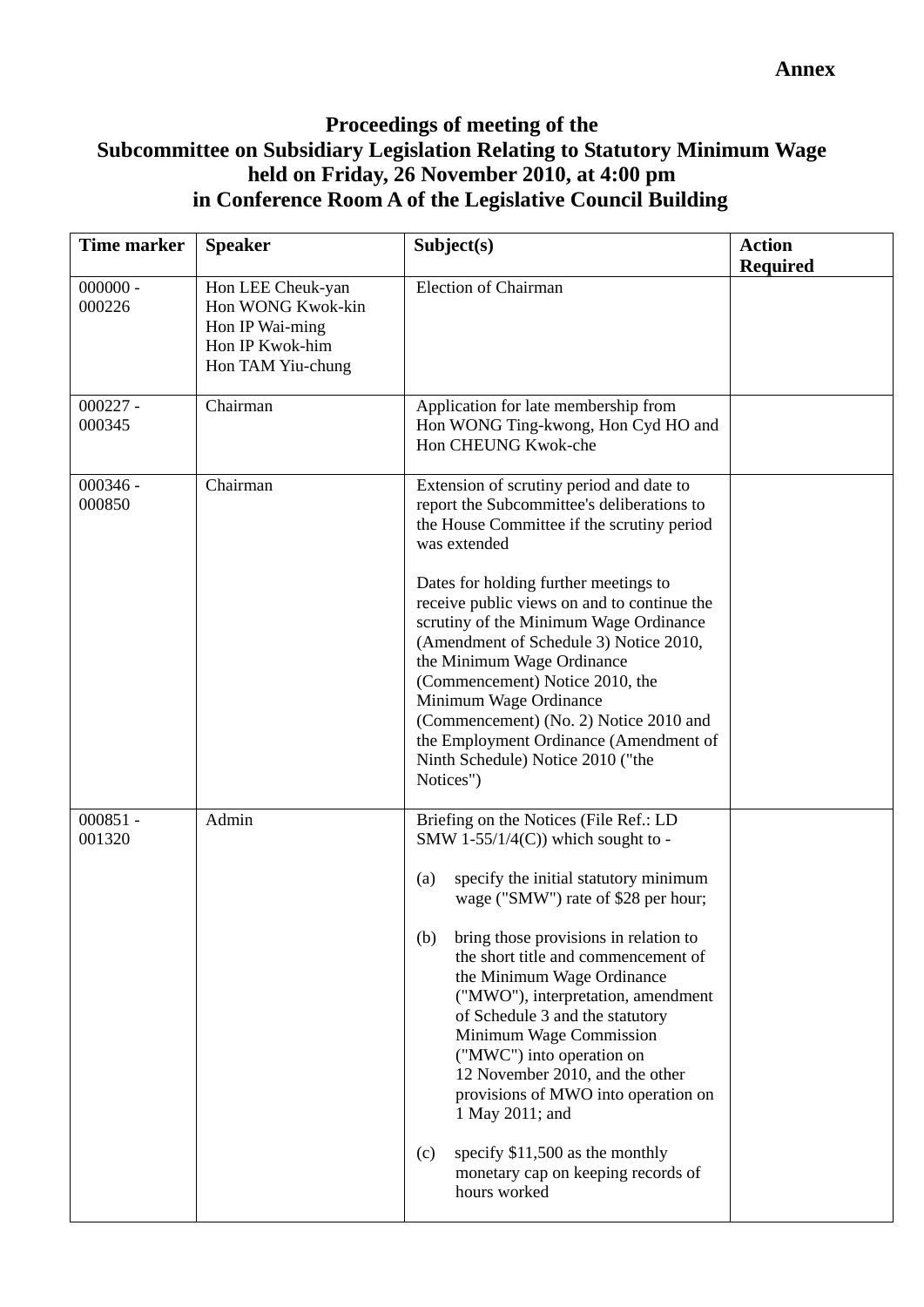| <b>Time marker</b>   | <b>Speaker</b>             | Subject(s)                                                                                                                                                                                                                                                                                                                                                                                                                                                                                                                                                                                                                                                                                                                                                                                                                                                                                                                                                                                                                                                                                                                                                                            | <b>Action</b>                                                                                                                                  |
|----------------------|----------------------------|---------------------------------------------------------------------------------------------------------------------------------------------------------------------------------------------------------------------------------------------------------------------------------------------------------------------------------------------------------------------------------------------------------------------------------------------------------------------------------------------------------------------------------------------------------------------------------------------------------------------------------------------------------------------------------------------------------------------------------------------------------------------------------------------------------------------------------------------------------------------------------------------------------------------------------------------------------------------------------------------------------------------------------------------------------------------------------------------------------------------------------------------------------------------------------------|------------------------------------------------------------------------------------------------------------------------------------------------|
| $001321 -$<br>002341 | Hon LEE Cheuk-yan<br>Admin | Views and concerns raised by Hon LEE<br>Cheuk-yan -<br>as Hong Kong had entered an<br>(a)<br>inflationary period with wages and<br>employment earnings picking up, the<br>initial SMW rate of \$28 per hour as<br>recommended by the Provisional<br>Minimum Wage Commission<br>("PMWC") based on the wage<br>distribution in the second quarter of<br>2009 would have the time lag issue<br>when it came into operation on 1 May<br>2011;<br>the Administration should make<br>(b)<br>efforts to advance the commencement<br>of MWO and the initial SMW rate,<br>preferably on or before 1 February<br>2011; and<br>review of the SMW rate should be<br>(c)<br>conducted right away, so as to shorten<br>the time lag between data collection,<br>deliberation of the SMW rate and the<br>date of its implementation.<br>Response of the Administration -<br>in arriving at the recommended initial<br>(a)<br>SMW rate, PMWC had taken into<br>account a basket of indicators. Apart<br>from the wage distribution data in the<br>second quarter of 2009, PMWC had<br>also considered the latest changes in<br>employment earnings and consumer<br>price index ("CPI") as well as the | <b>Required</b><br><b>Admin to consider</b><br>member's request<br>and provide a<br>written response<br>(paragraph 5 of the<br>minutes refers) |
|                      |                            | composite CPI and economic forecasts<br>in deliberating the initial SMW rate;<br>to implement the SMW regime on<br>(b)<br>1 May 2011 (the next Labour Day), in<br>addition to the symbolic significance,<br>gave some six months' preparation<br>time for the community. Prior to<br>implementation, the Labour<br>Department ("LD") would launch a<br>wide range of publicity and<br>promotional activities to enhance<br>public understanding of the SMW<br>requirements; and<br>it had been specified in MWO that<br>(c)<br>MWC should make a report at least<br>once in every two years.<br>In line with                                                                                                                                                                                                                                                                                                                                                                                                                                                                                                                                                                          |                                                                                                                                                |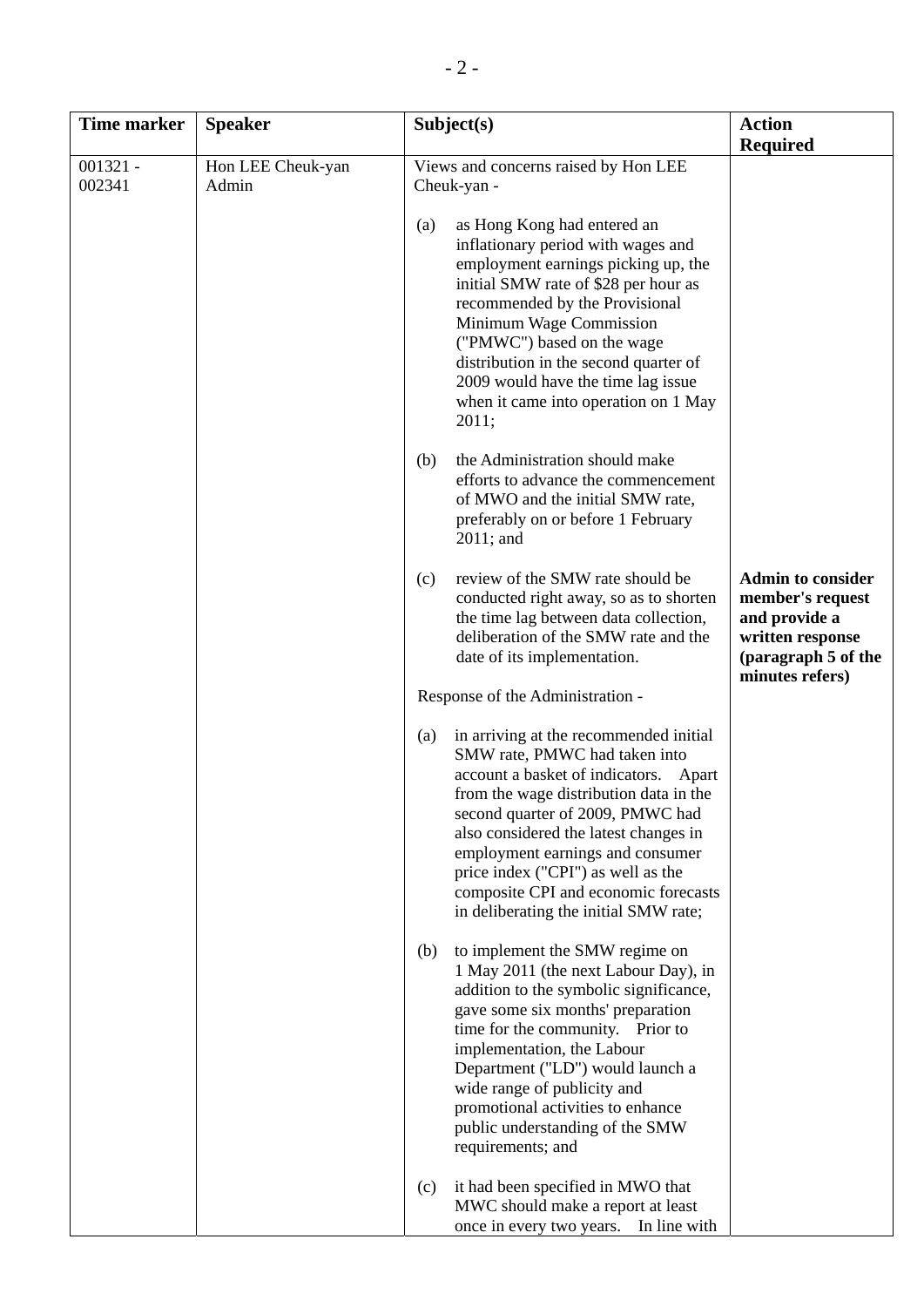| Time marker          | <b>Speaker</b>                                     | Subject(s)                                                                                                                                                                                                                                                                                                                                                                                                                                                                                                                                                                                                                                                                                                                                                                                                                                                                                                                                                                                  | <b>Action</b><br><b>Required</b>                                                                                            |
|----------------------|----------------------------------------------------|---------------------------------------------------------------------------------------------------------------------------------------------------------------------------------------------------------------------------------------------------------------------------------------------------------------------------------------------------------------------------------------------------------------------------------------------------------------------------------------------------------------------------------------------------------------------------------------------------------------------------------------------------------------------------------------------------------------------------------------------------------------------------------------------------------------------------------------------------------------------------------------------------------------------------------------------------------------------------------------------|-----------------------------------------------------------------------------------------------------------------------------|
|                      |                                                    | the evidence-based approach, a timely<br>review of the SMW rate could be<br>conducted if it was well-founded                                                                                                                                                                                                                                                                                                                                                                                                                                                                                                                                                                                                                                                                                                                                                                                                                                                                                |                                                                                                                             |
| $002342 -$<br>002942 | Hon Miriam LAU<br>Admin                            | Whether it was too early for SMW to<br>commence on 1 May 2011; measures<br>adopted by the Administration to assist<br>small and medium enterprises ("SMEs") of<br>various sectors, in particular those<br>enterprises which would likely be more<br>affected by the introduction of SMW, to<br>address the difficulties encountered in the<br>implementation of SMW<br>Suggestion that a dedicated team in LD<br>should provide employers with one-stop<br>advisory support on matters relating to the<br>implementation of SMW<br>The Administration explained various<br>publicity and promotional measures as well<br>as LD's enquiry hotline (handled by 1823<br>Call Centre)                                                                                                                                                                                                                                                                                                           |                                                                                                                             |
| $002943 -$<br>004350 | Hon WONG Kwok-hing<br>Admin<br>Hon LEUNG Yiu-chung | Requested the Administration to complete<br>the review of the initial SMW rate and<br>release the findings of the review no later<br>than May 2012<br>Circumstances to activate the review<br>mechanism; time lag between data<br>collection/analyses, future reviews of the<br>SMW rate and its implementation<br>Concerns over issues such as false<br>self-employment, increase in the number of<br>lay-offs and reduction in working hours<br>and/or fringe benefits after the<br>implementation of SMW<br>Response of the Administration -<br>under the SMW system, the SMW rate<br>(a)<br>was determined on an evidence-based<br>approach, and a timely review of the<br>rate could be conducted if it was<br>well-founded;<br>more detailed statistical data would be<br>(b)<br>collected so as to ascertain and verify<br>the assessment of the impact of the<br>implementation of SMW; and<br>the Employment Ordinance conferred<br>(c)<br>protection to employees e.g. unilateral | <b>Admin to consider</b><br>member's request<br>and provide a<br>written response<br>(paragraph 5 of<br>the minutes refers) |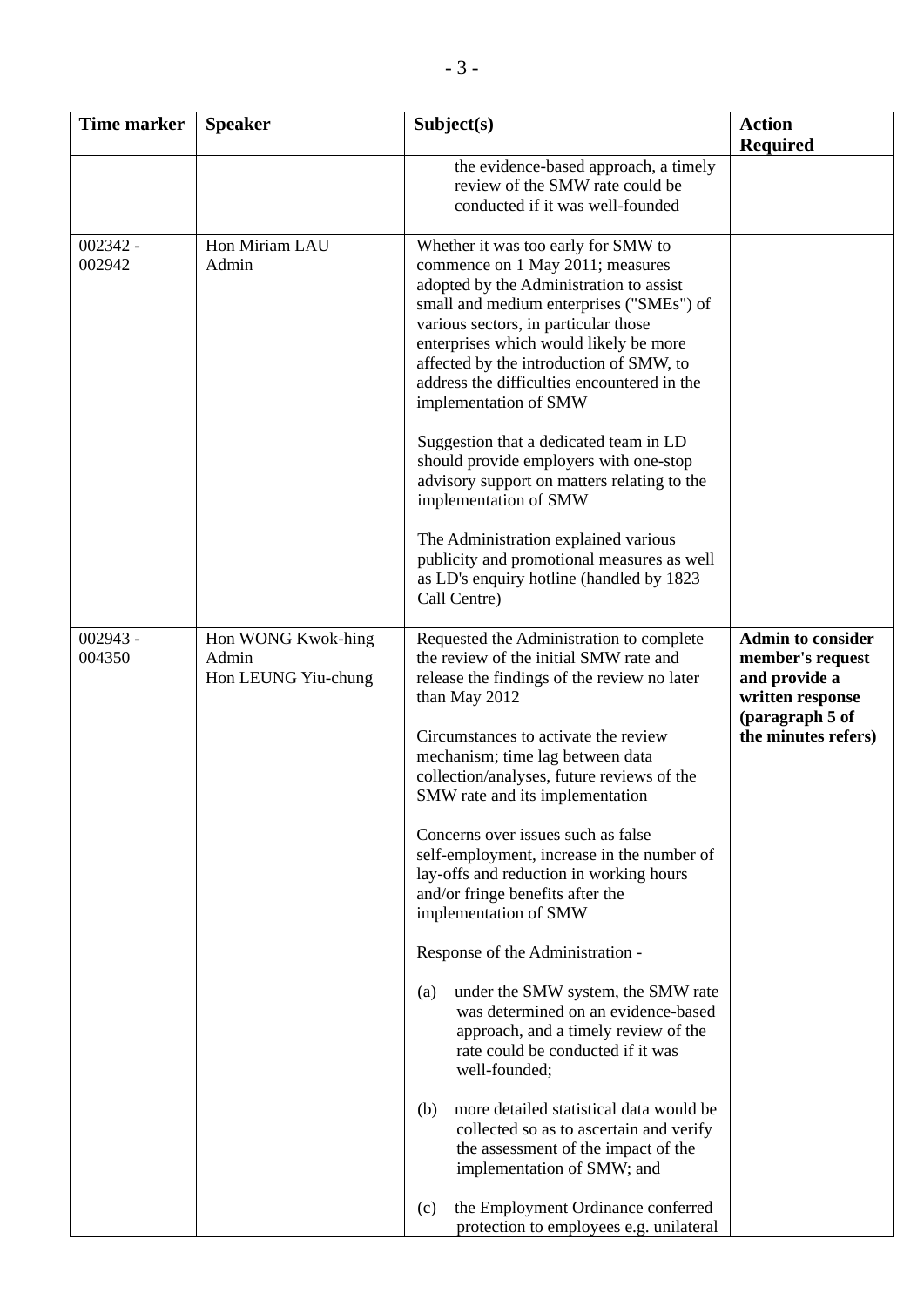| <b>Time marker</b>   | <b>Speaker</b>                                                   | Subject(s)                                                                                                                                                                                                                                                                                                                                                                                                                                                                                                                                                                                                               | <b>Action</b><br><b>Required</b>                                                                                            |
|----------------------|------------------------------------------------------------------|--------------------------------------------------------------------------------------------------------------------------------------------------------------------------------------------------------------------------------------------------------------------------------------------------------------------------------------------------------------------------------------------------------------------------------------------------------------------------------------------------------------------------------------------------------------------------------------------------------------------------|-----------------------------------------------------------------------------------------------------------------------------|
|                      |                                                                  | variation of employment terms and<br>conditions by employers was not<br>allowed                                                                                                                                                                                                                                                                                                                                                                                                                                                                                                                                          |                                                                                                                             |
| $004351 -$<br>005008 | Hon IP Wai-ming<br>Admin                                         | Considered that the initial SMW rate should<br>be reviewed in the next year after its<br>implementation, i.e. in early 2012, and<br>future reviews of the SMW rate should be<br>conducted once a year<br>Whether the monthly monetary cap of<br>\$11,500 for exempting employers from<br>recording the total number of hours worked<br>should be raised, so as to prevent<br>unscrupulous employers from<br>circumventing the legal requirement by<br>asking their employees to work longer hours<br>after the implementation of SMW<br>The Administration explained how the<br>monthly monetary cap was determined; the | <b>Admin to consider</b><br>member's request<br>and provide a<br>written response<br>(paragraph 5 of the<br>minutes refers) |
|                      |                                                                  | need to strike a reasonable balance between<br>the need to enforce the SMW requirements<br>on the one hand and to minimize the<br>administrative burden on employers on the<br>other hand                                                                                                                                                                                                                                                                                                                                                                                                                                |                                                                                                                             |
| $005009 -$<br>005559 | Hon LEUNG Kwok-hung<br>Chairman<br>Admin                         | The extent to which the SMW<br>implementation would impact working<br>hours; considered that the Administration<br>should deal with the issue of "standard<br>working hours" in one go and embark on the<br>review of the initial SMW rate as early as<br>possible                                                                                                                                                                                                                                                                                                                                                       |                                                                                                                             |
|                      |                                                                  | The Administration explained the review of<br>the SMW rate and the policy study on<br>standard working hours                                                                                                                                                                                                                                                                                                                                                                                                                                                                                                             |                                                                                                                             |
| $005600 -$<br>010138 | Dr Hon PAN Pey-chyou<br>Chairman<br>Hon LEUNG Kwok-hung<br>Admin | The needs to address the "time lag" issue<br>and to advance the review on the initial<br>The Administration explained<br>SMW rate.<br>that PMWC had taken into account other<br>relevant indicators with data sources which<br>were more frequently updated (especially<br>with regard to business operating conditions<br>and the latest wage trend) as well as the<br>latest inflation and economic forecasts                                                                                                                                                                                                          |                                                                                                                             |
|                      |                                                                  | The potential impact of SMW on vulnerable<br>employees, for instance lower-skilled<br>workers; support provided for vulnerable<br>employees upon the implementation of<br><b>SMW</b>                                                                                                                                                                                                                                                                                                                                                                                                                                     |                                                                                                                             |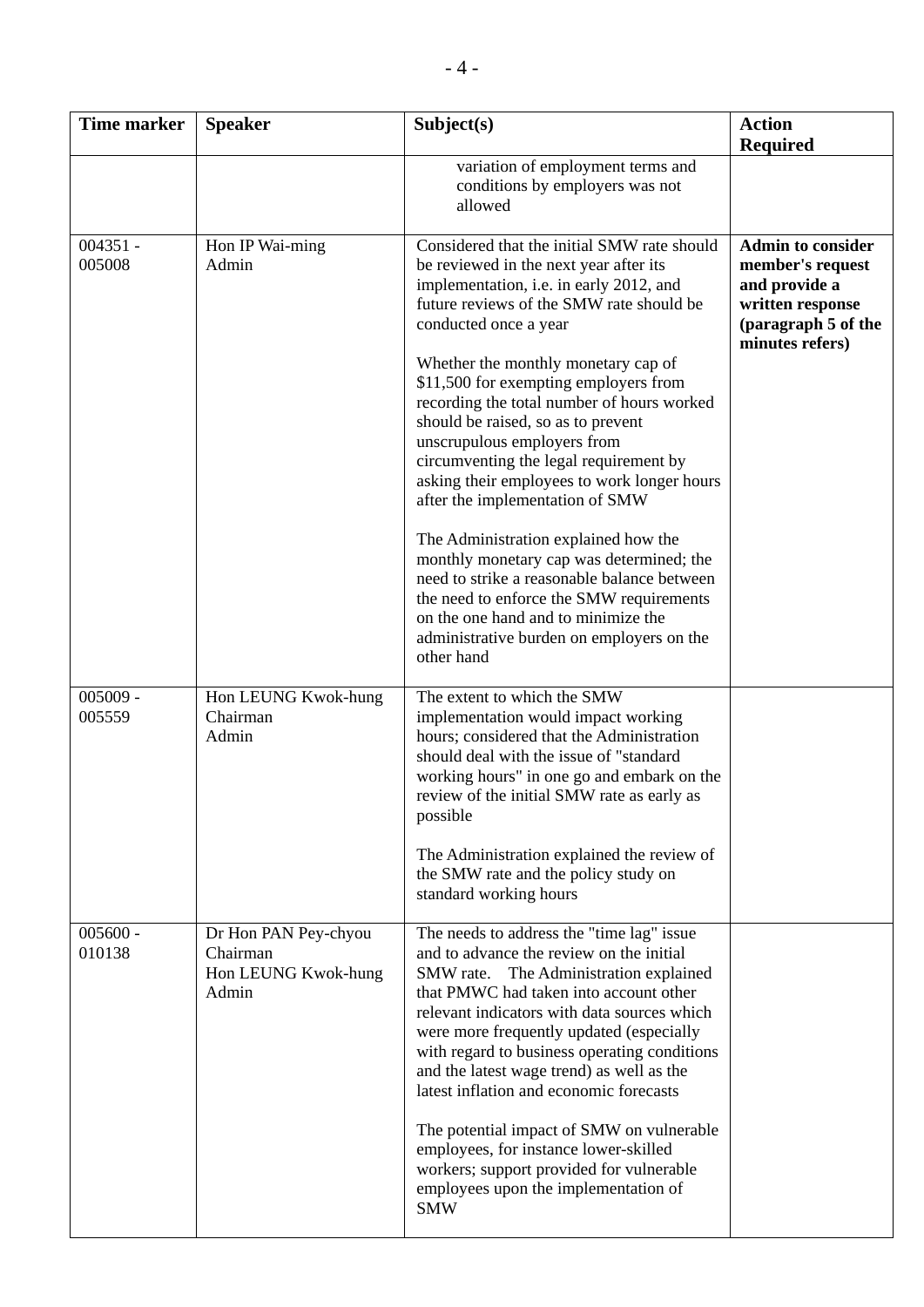| Time marker          | <b>Speaker</b>            | Subject(s)                                                                                                                                                                                                                                                                                                                                                                                                                                                                                                                                                                                                                                                                                                                                                                       | <b>Action</b><br><b>Required</b> |
|----------------------|---------------------------|----------------------------------------------------------------------------------------------------------------------------------------------------------------------------------------------------------------------------------------------------------------------------------------------------------------------------------------------------------------------------------------------------------------------------------------------------------------------------------------------------------------------------------------------------------------------------------------------------------------------------------------------------------------------------------------------------------------------------------------------------------------------------------|----------------------------------|
|                      |                           | The Administration explained LD's<br>strengthened employment services                                                                                                                                                                                                                                                                                                                                                                                                                                                                                                                                                                                                                                                                                                            |                                  |
| $010139 -$<br>010824 | Hon Tommy CHEUNG<br>Admin | Concerns raised by Hon Tommy CHEUNG -<br>expressed support for the proposal to<br>(a)<br>specify \$11,500 as the monthly<br>monetary cap on keeping records of<br>total number of hours worked;<br>considered that depreciation rates and<br>(b)<br>profit ratios after depreciation should<br>be taken into account in determining                                                                                                                                                                                                                                                                                                                                                                                                                                              |                                  |
|                      |                           | the SMW rate; and<br>there should be a lower SMW rate for<br>(c)<br>young people aged below 21 with less<br>or even no working experience                                                                                                                                                                                                                                                                                                                                                                                                                                                                                                                                                                                                                                        |                                  |
|                      |                           | Response of the Administration -<br>the Administration envisaged that the<br>(a)<br>full impact of the initial SMW rate<br>would only become clear some time<br>after its implementation and the<br>mechanism for deliberating the SMW<br>rate would have to be further refined<br>so as to properly take into account<br>further evidence that might become<br>available in the future;                                                                                                                                                                                                                                                                                                                                                                                         |                                  |
|                      |                           | given the limitations and constraints<br>(b)<br>arising from the lack of experience<br>and empirical evidence guiding the<br>identification of the appropriate initial<br>SMW rate, the actual impact of SMW<br>could only be identified and measured<br>over a longer period of time through<br>dedicated studies after the<br>implementation of SMW.<br>To<br>facilitate future reviews of the SMW<br>rate, survey and research studies<br>would be conducted to monitor and<br>evaluate the actual impact of SMW, in<br>particular, on vulnerable workers,<br>enterprises in the low paying sectors<br>and SMEs, and also with special<br>reference to the changes in detailed<br>pay hierarchy to facilitate an in-depth<br>examination of possible knock-on<br>effects; and |                                  |
|                      |                           | in addition to strengthened<br>(c)<br>employment services, the<br>Administration would keep a close                                                                                                                                                                                                                                                                                                                                                                                                                                                                                                                                                                                                                                                                              |                                  |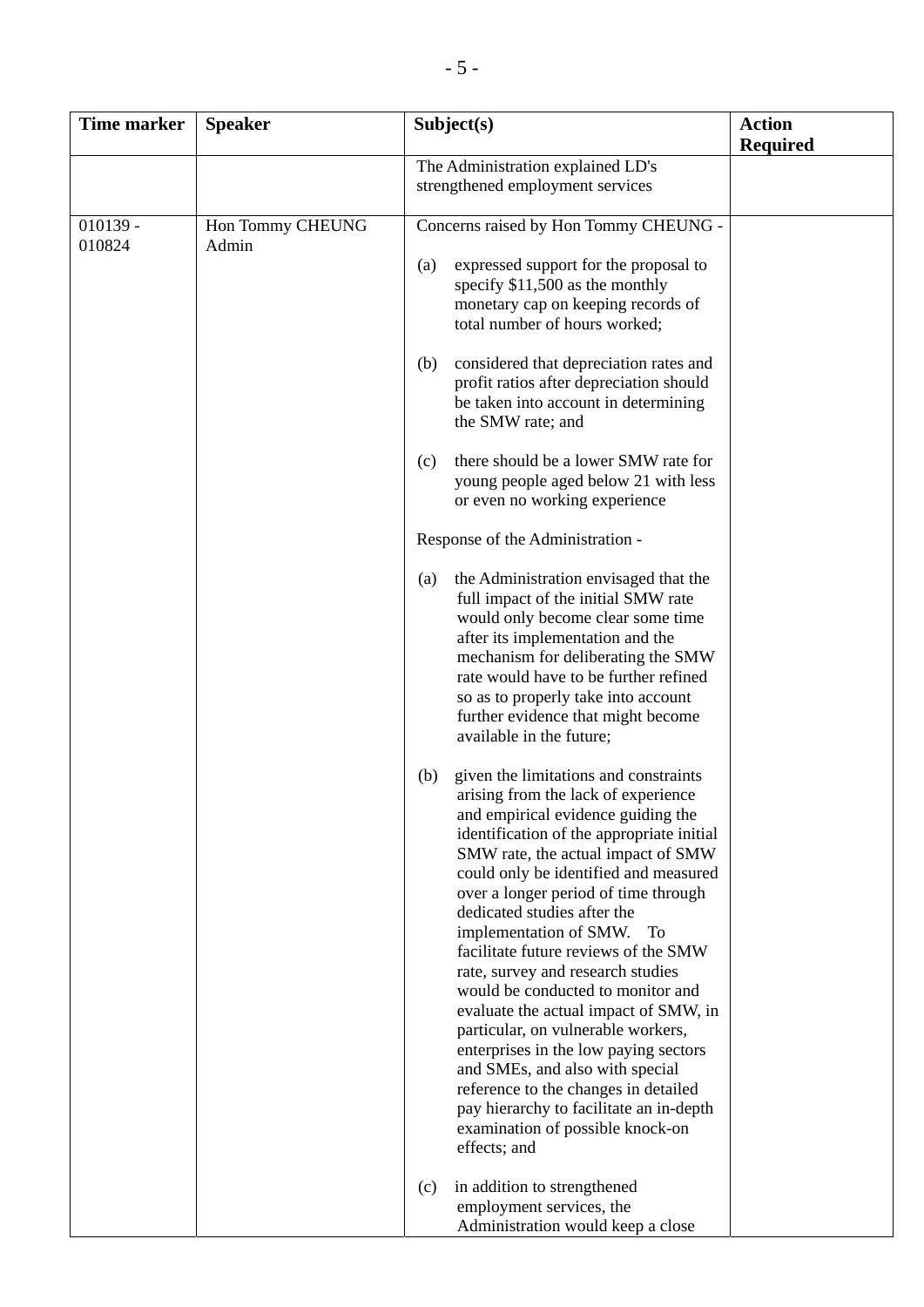| <b>Time marker</b>   | <b>Speaker</b>                         | Subject(s)                                                                                                                                                                                                                                                                                                                                                                   | <b>Action</b>                                                                                                               |
|----------------------|----------------------------------------|------------------------------------------------------------------------------------------------------------------------------------------------------------------------------------------------------------------------------------------------------------------------------------------------------------------------------------------------------------------------------|-----------------------------------------------------------------------------------------------------------------------------|
|                      |                                        |                                                                                                                                                                                                                                                                                                                                                                              | <b>Required</b>                                                                                                             |
|                      |                                        | watch on whether and how the<br>employment opportunities of<br>low-skilled workers, inexperienced<br>young people, the disabled and the<br>elderly might be affected by the<br>introduction of SMW                                                                                                                                                                           |                                                                                                                             |
| $010825 -$<br>011634 | Hon Andrew LEUNG<br>Admin              | Preparatory work relating to and timetable<br>for drawing up the industry-based<br>guidelines on SMW for employers and<br>employees<br>Data collection process in preparation for<br>the periodic review of the SMW rate                                                                                                                                                     |                                                                                                                             |
| $011635 -$<br>012134 | Hon LI Fung-ying<br>Admin              | Shared the view that the review of the initial<br>SMW rate should be conducted right away,<br>so as to shorten the time lag between data<br>collection, deliberation of the future SMW<br>rate and the date of its implementation<br>The Administration responded that the<br>SMW rate would be reviewed at an<br>appropriate time and at least once in every<br>two years   | <b>Admin to consider</b><br>member's request<br>and provide a<br>written response<br>(paragraph 5 of the<br>minutes refers) |
| $012135 -$<br>012716 | Hon Jeffrey LAM<br>Admin               | The impact on the employment<br>opportunities of lower-skilled workers and<br>inexperienced young people following the<br>implementation of SMW; whether a lower<br>SMW rate should be set for relatively<br>vulnerable employees; the Administration's<br>explanation on the support provided for<br>them and mechanism for setting and<br>adjusting the SMW rate in future |                                                                                                                             |
| $012717 -$<br>012848 | Chairman<br>Admin                      | Whether guidelines would be provided for<br>employers and employees in the<br>hairdressing industry; the Administration's<br>explanation on the progress of preparation<br>of draft reference guidelines on SMW for<br>employers and employees                                                                                                                               |                                                                                                                             |
| 012849 -<br>013600   | Chairman<br>Hon LEE Cheuk-yan<br>Admin | Time lag between data collection,<br>availability of relevant statistics and the date<br>on which the SMW rate was implemented<br>The number and proportion of employees to<br>be covered under the recommended initial<br>SMW rate of \$28 per hour, if inflation<br>recorded after the second quarter of 2009<br>was taken into account                                    | Admin to provide a<br>written response<br>(paragraph 4 of the<br>minutes refers)                                            |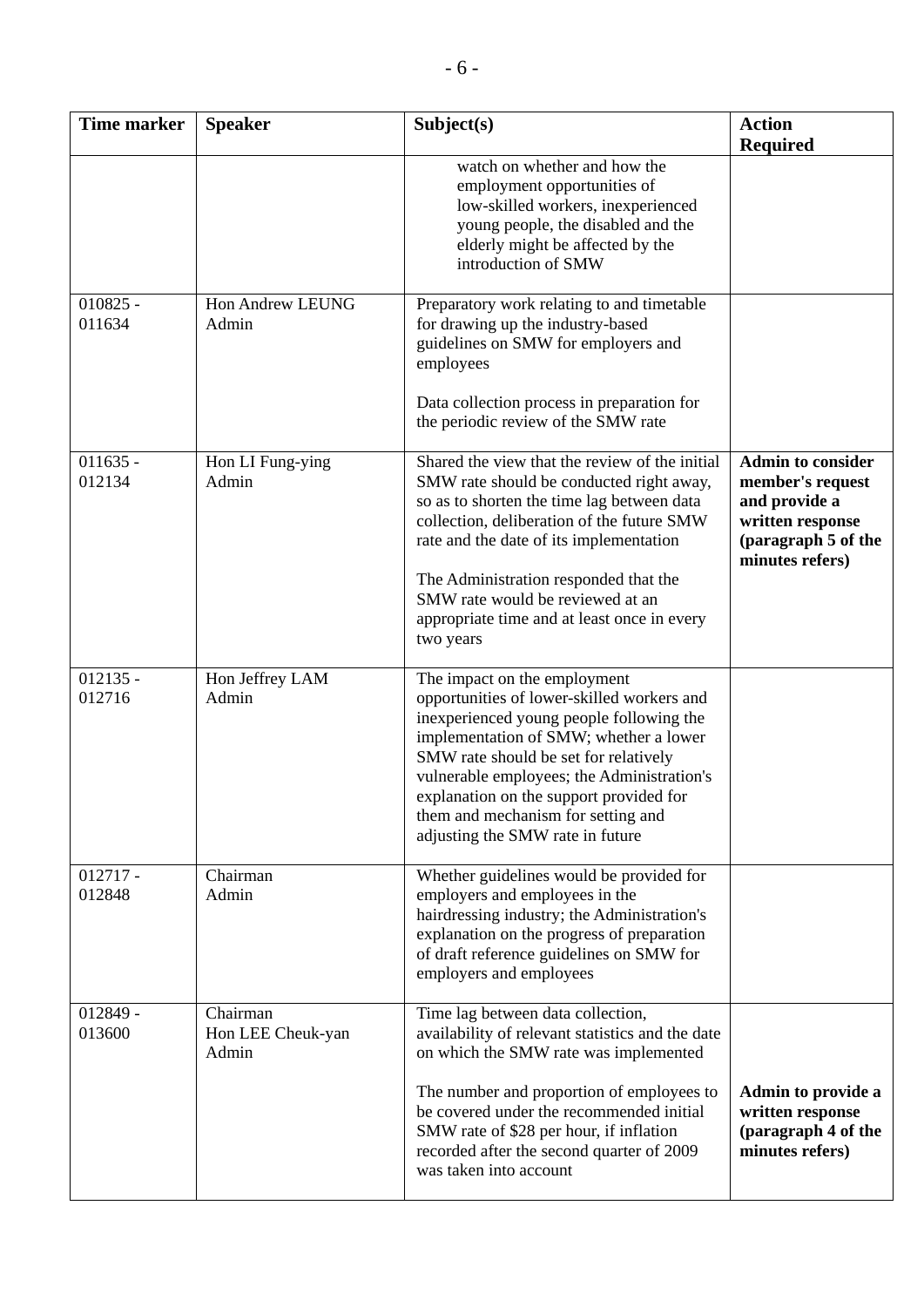| <b>Time marker</b>   | <b>Speaker</b>                                                | Subject(s)                                                                                                                                                                                                                                                                                                                                                                                                                                                                                                                                                                                                                                                                                                                                                                                                           | <b>Action</b>   |
|----------------------|---------------------------------------------------------------|----------------------------------------------------------------------------------------------------------------------------------------------------------------------------------------------------------------------------------------------------------------------------------------------------------------------------------------------------------------------------------------------------------------------------------------------------------------------------------------------------------------------------------------------------------------------------------------------------------------------------------------------------------------------------------------------------------------------------------------------------------------------------------------------------------------------|-----------------|
|                      |                                                               |                                                                                                                                                                                                                                                                                                                                                                                                                                                                                                                                                                                                                                                                                                                                                                                                                      | <b>Required</b> |
| $013601 -$<br>014222 | Hon WONG Kwok-hing<br>Chairman<br>Admin                       | Suggested that MWC should complete the<br>review of the initial SMW rate by May 2012<br>Suggested that the Work Incentive Transport<br>Subsidy ("WITS") Scheme should be<br>implemented in step with the SMW regime<br>on the next Labour Day<br>The Administration explained the review of<br>the SMW rate and that the Panel on                                                                                                                                                                                                                                                                                                                                                                                                                                                                                    |                 |
| $014223 -$           |                                                               | Manpower would discuss the WITS Scheme<br>Considered that future reviews of the SMW                                                                                                                                                                                                                                                                                                                                                                                                                                                                                                                                                                                                                                                                                                                                  |                 |
| 014746               | Hon LEUNG Kwok-hung                                           | rate should be conducted once a year                                                                                                                                                                                                                                                                                                                                                                                                                                                                                                                                                                                                                                                                                                                                                                                 |                 |
| $014747 -$<br>015636 | Hon IP Wai-ming<br>Admin<br>Chairman                          | Statistical data on which the future MWC<br>would rely in reviewing the SMW rate; the<br>time required for collecting statistical data<br>for activating the review of the initial SMW<br>rate; timetable for forming the MWC                                                                                                                                                                                                                                                                                                                                                                                                                                                                                                                                                                                        |                 |
| $015637 -$<br>015702 | Chairman                                                      | Hon LEE Cheuk-yan's intention to move a<br>motion                                                                                                                                                                                                                                                                                                                                                                                                                                                                                                                                                                                                                                                                                                                                                                    |                 |
| $015703 -$<br>015850 | Hon LI Fung-ying<br>Admin                                     | Timetable for finalizing the proposed<br>special arrangement for assessing the degree<br>of productivity of persons with disabilities                                                                                                                                                                                                                                                                                                                                                                                                                                                                                                                                                                                                                                                                                |                 |
| $015851 -$<br>020548 | Chairman<br>Hon LEE Cheuk-yan<br>Admin<br>Hon LEUNG Kwok-hung | Suggested that the motion proposed by Hon<br>LEE Cheuk-yan be dealt with at the next<br>meeting, since there was a lack of quorum<br>at the meeting<br>Hon LEE Cheuk-yan reiterated his concerns<br>raised at the meeting, including -<br>the time lag between data collection,<br>(a)<br>determination of the SMW rate and<br>the date of its implementation; and<br>the Administration's plan and<br>(b)<br>timeframe for initiating a review on<br>the initial SMW rate<br>Response of the Administration -<br>there was inevitably a time lag<br>(a)<br>between data collection and<br>availability of the statistics.<br>In<br>recognition of this limitation, PMWC<br>had taken into account other relevant<br>indicators with data sources which<br>were more frequently<br>updated(especially with regard to |                 |